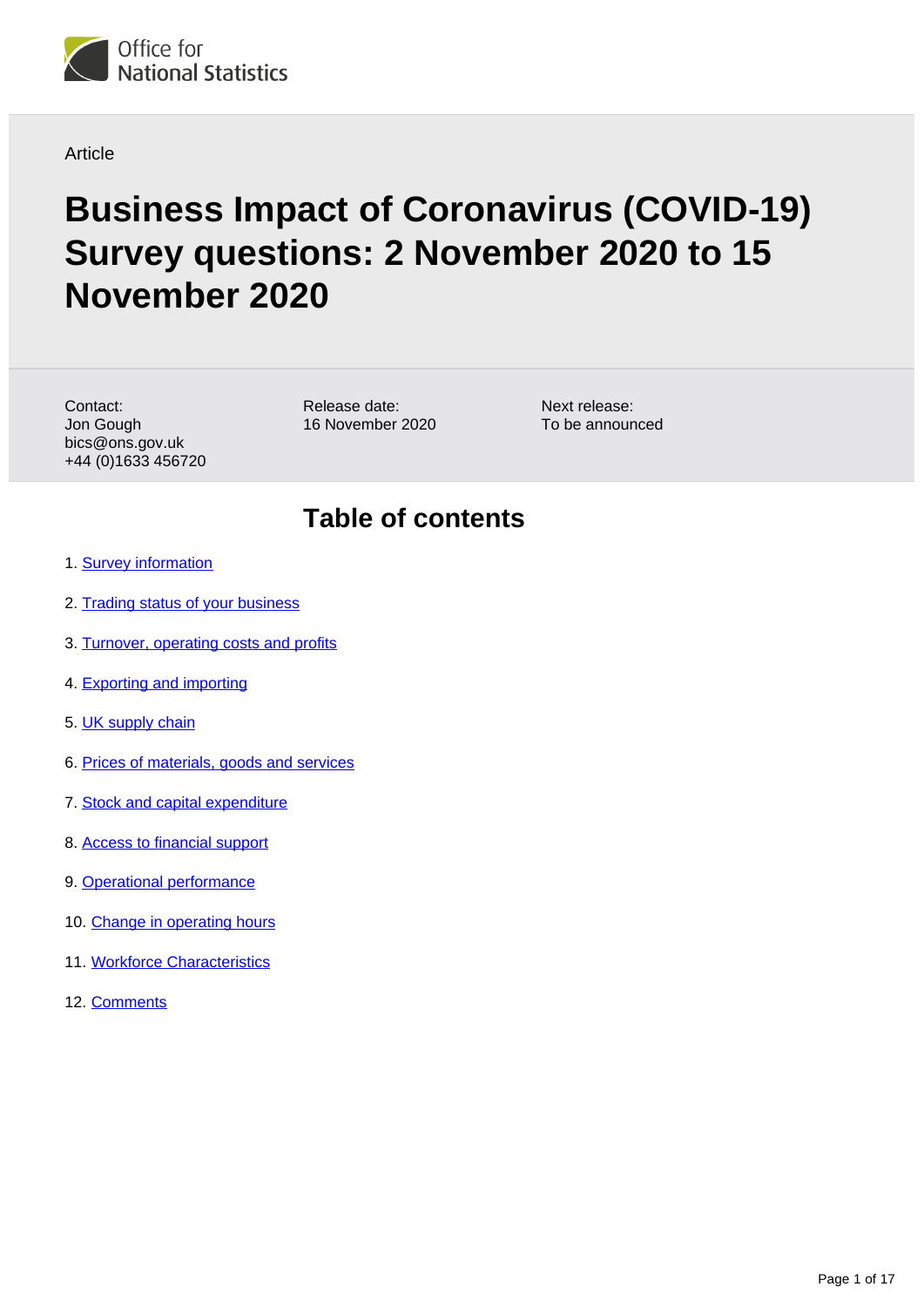# <span id="page-1-0"></span>**1 . Survey information**

These questions are for wave 17 of the fortnightly Business Impact of Coronavirus (COVID-19) Survey (BICS) dispatched on the 2nd November. These are the most up-to-date survey questions.

# <span id="page-1-1"></span>**2 . Trading status of your business**

Which of the following statements best describes your business's trading status?

- Currently trading and has been for more than the last two weeks
- Started trading within the last two weeks after a pause in trading
- Paused trading but intends to restart in the next two weeks
- Paused trading and does not intend to restart in the next two weeks
- Permanently ceased trading

Where in the UK are your business's sites located?

- Northern Ireland
- Scotland
- Wales
- East of England
- East Midlands
- Greater London
- North East of England
- North West of England
- South East of England
- South West of England
- West Midlands
- Yorkshire and The Humber
- Not sure
- Not applicable

Where in the UK are your sites temporarily or permanently closed?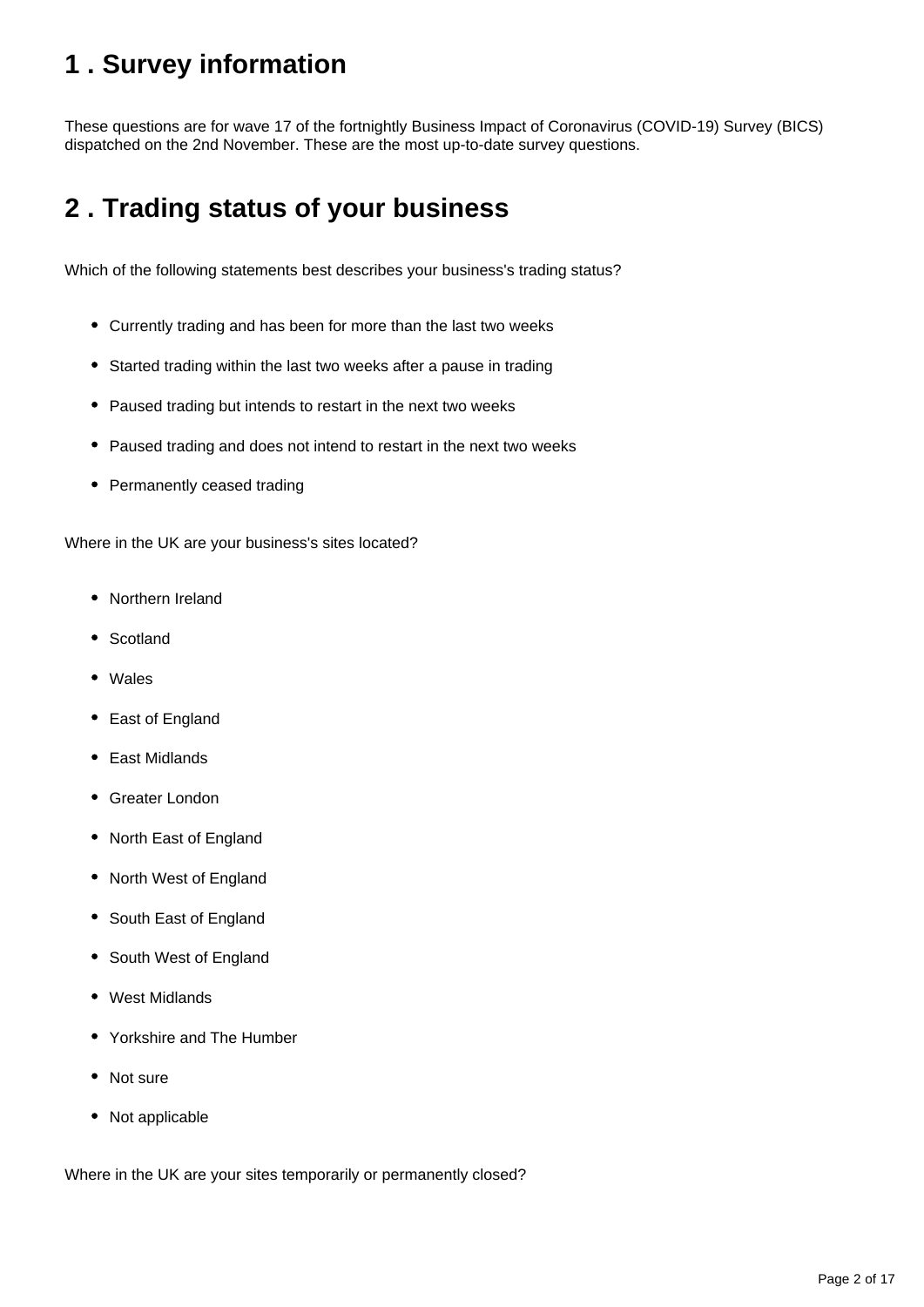- Northern Ireland
- Scotland
- Wales
- East of England
- East Midlands
- Greater London
- North East of England
- North West of England
- South East of England
- South West of England
- West Midlands
- Yorkshire and The Humber
- Not sure
- None of our sites are currently paused or ceased trading

Why have these sites temporarily or permanently closed?

- Required to temporarily close due to lockdown regulations
- Insufficient footfall or customer interest
- Not financially viable to keep open
- Other
- Not sure

Are you expecting to temporarily or permanently close any sites in the next two weeks?

- Yes
- No
- Not sure
- Not applicable

Where in the UK are you expecting your site to temporarily or permanently close in the next two weeks?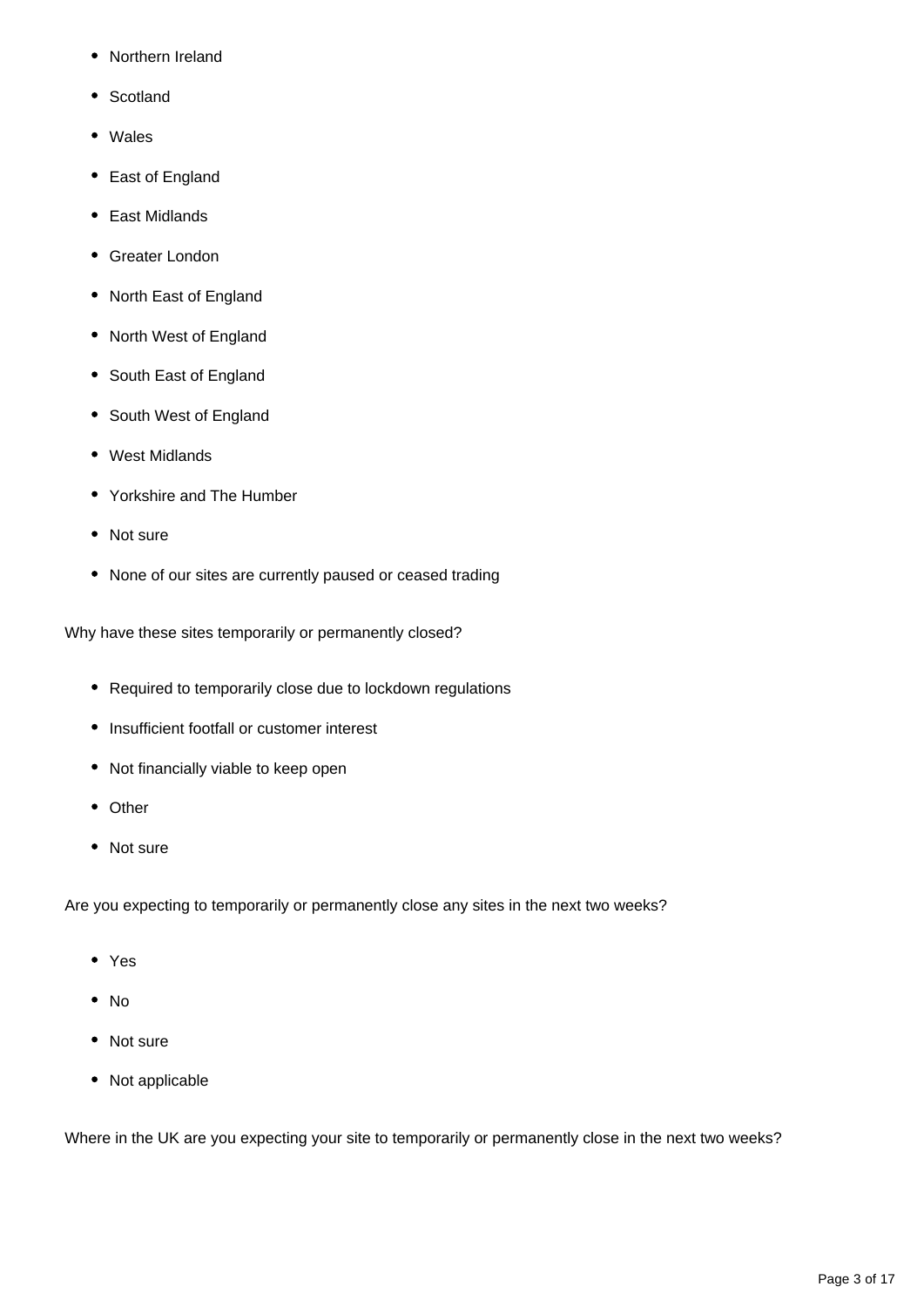- Northern Ireland
- Scotland
- Wales
- East of England
- East Midlands
- Greater London
- North East of England
- North West of England
- South East of England
- South West of England
- West Midlands
- Yorkshire and The Humber
- Not sure
- None of our sites are currently paused or ceased trading

Why are you expecting these sites to temporarily or permanently close?

- Required to temporarily close due to lockdown regulations
- Insufficient customer interest or footfall
- Not financially viable to keep open
- Other
- Not sure

### <span id="page-3-0"></span>**3 . Turnover, operating costs and profits**

In the last two weeks, how has the coronavirus (COVID-19) pandemic affected your business's turnover, compared with normal expectations for this time of year?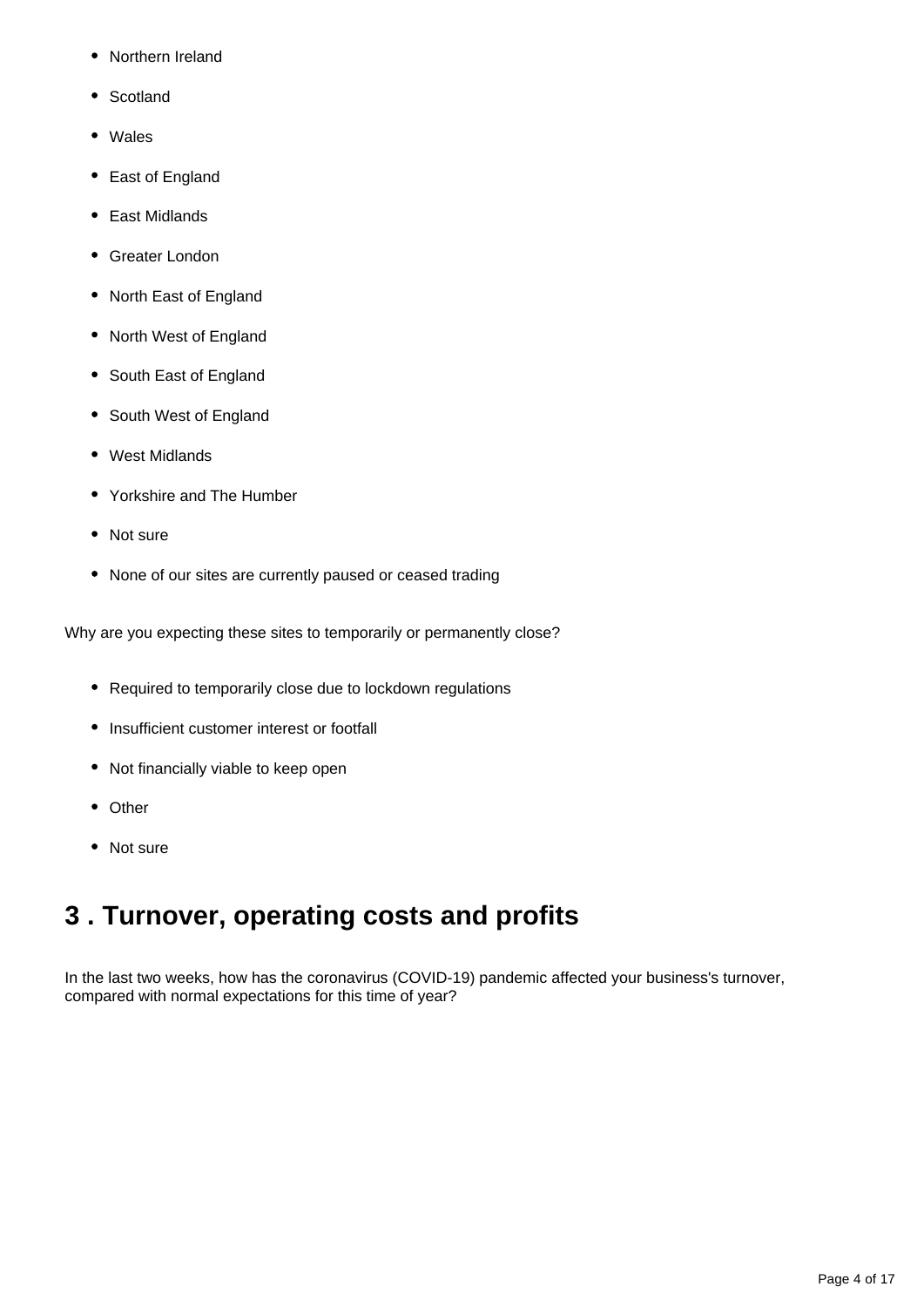- Turnover has increased by more than 50%
- Turnover has increased between 20% and 50%
- Turnover has increased by up to 20%
- Turnover has not been affected
- Turnover has decreased by up to 20%
- Turnover has decreased between 20% and 50%
- Turnover has decreased by more than 50%
- Not sure

Please explain in more detail how the coronavirus (COVID-19) pandemic affected turnover in the last two weeks

What are your expectations about turnover in the next two weeks?

- Expect turnover to substantially increase
- Expect turnover to increase a little
- Expect turnover to stay the same
- Expect turnover to decrease a little
- Expect turnover to substantially decrease
- Not sure

In the last two weeks, how has the coronavirus (COVID-19) pandemic affected your business's profits, compared with normal expectations for this time of year?

- Profits have increased by more than 50%
- Profits have increased by between 20% and 50%
- Profits have increased by up to 20%
- Profits have stayed the same
- Profits have decreased by up to 20%
- Profits have decreased by between 20% and 50%
- Profits have decreased by more than 50%
- Not sure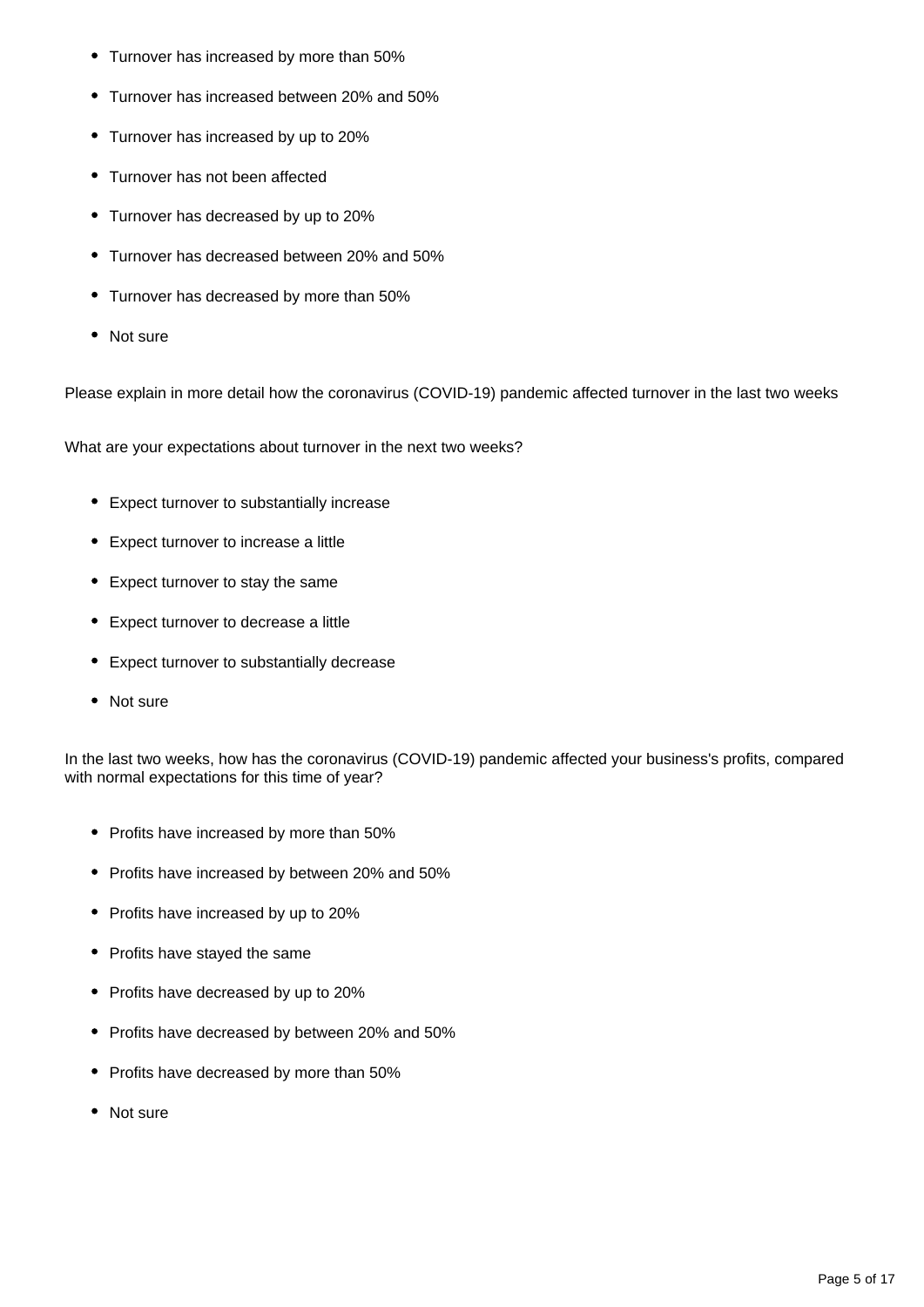# <span id="page-5-0"></span>**4 . Exporting and importing**

Has your business exported goods or services in the last 12 months?

- Yes
- $\bullet$  No
- Not sure

How has exporting of goods or services been affected by the coronavirus (COVID-19) pandemic in the last two weeks?

- Exporting more than normal
- Exporting has not been affected
- Exporting, but less than normal
- Not been able to export in the last two weeks
- Not sure

Let us know anything else that will help us understand your business's exporting in the last two weeks

Has your business imported goods or services in the last 12 months?

- Yes
- No
- Not sure

How has your business's importing of goods or services been affected by the coronavirus (COVID-19) pandemic in the last two weeks?

- Importing more than normal
- Importing has not been affected
- Importing, but less than normal
- Not been able to import in the last two weeks
- Not sure

Let us know anything else that will help us understand your business's importing in the last two weeks.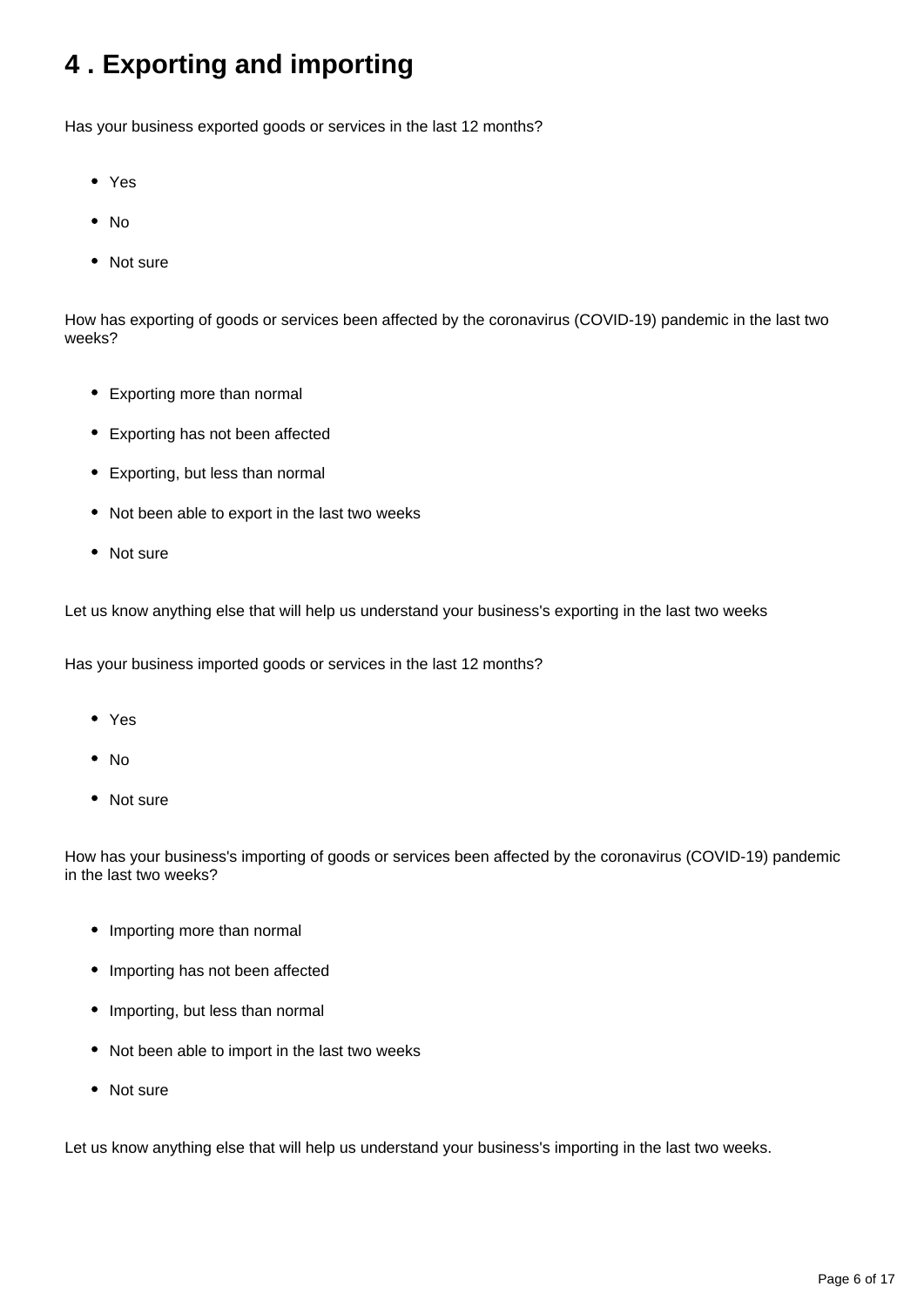# <span id="page-6-0"></span>**5 . UK supply chain**

Was [Ru Name] able to get the materials, goods or services it needed from within the UK in the last two weeks?

- Yes, the business has been able to get what it needed
- Yes, but the business had to change suppliers or find alternative solutions
- No, the business has not been able to get the materials, goods or services needed
- Not applicable

Please explain why your business was not able to get the materials, goods or services needed

In the last two weeks, did your business use logistics services to distribute goods or services produced, within the UK?

- Yes
- No, because we could not obtain the UK logistics services we needed
- No, because we did not need UK logistics services
- Not sure

Did the logistics services used in the last two weeks meet your business's UK distribution demands?

- All distribution demands were met
- Some distribution demands were met
- Not sure

To what extent do you expect that your business's UK distribution demands will be met by logistics services in the next two weeks?

- All UK distribution demands will be met
- Some UK distribution demands will be met
- None of the UK distribution demands will be met
- The business will not need any UK distribution
- Not sure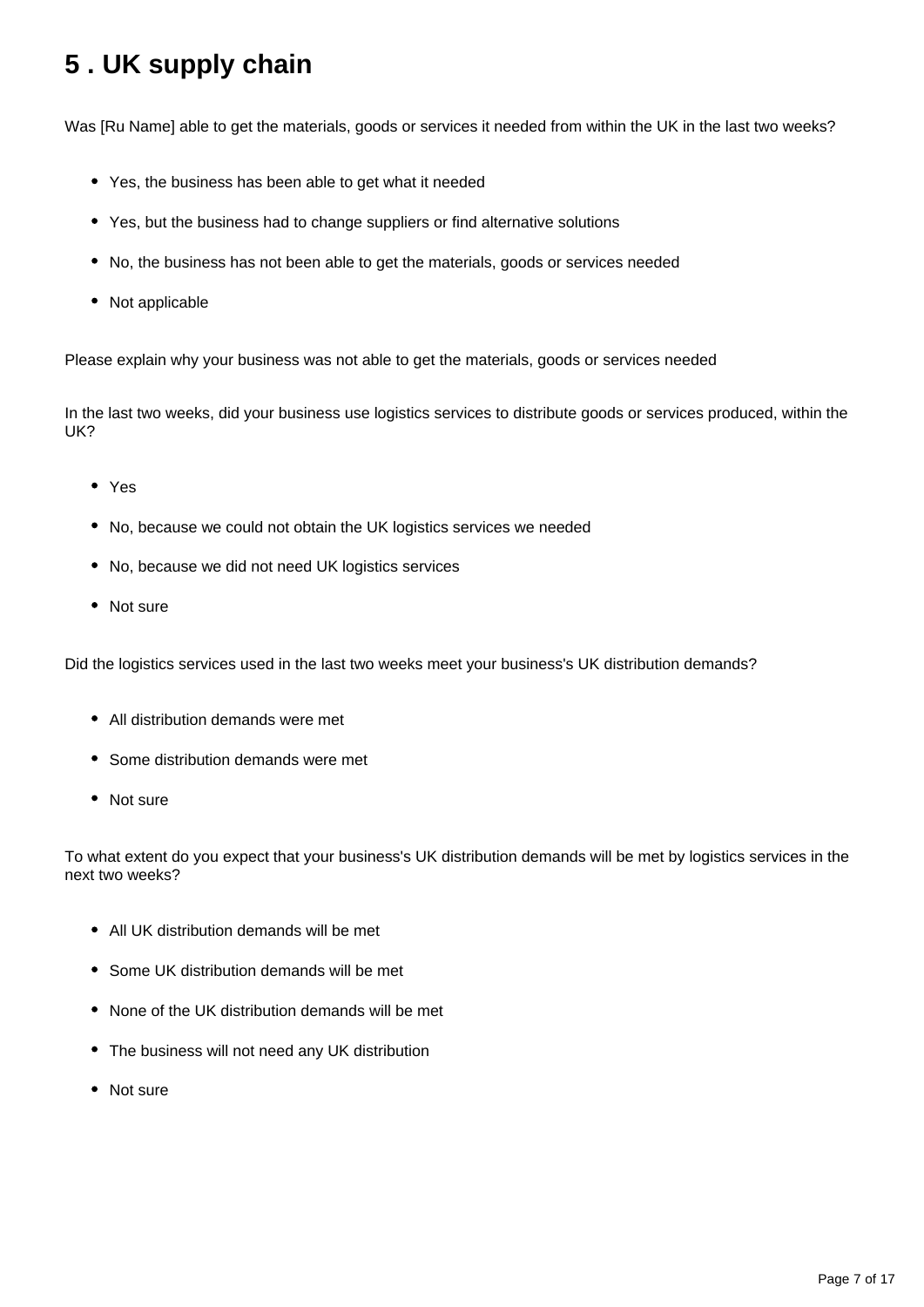### <span id="page-7-0"></span>**6 . Prices of materials, goods and services**

How did the prices of materials, goods or services bought by your business change in the last two weeks, compared with normal price fluctuations?

- Prices increased more than normal
- Prices did not change any more than normal
- Prices decreased more than normal
- Some prices increased, some prices decreased
- Not sure
- Not applicable

Please give more details about the prices of materials, goods or services that changed

What are your expectations about changes in prices of materials, goods or services that your business needs for the next two weeks?

- Expect prices to generally increase
- Expect prices not to change
- Expect prices to generally decrease
- Not sure

How did the prices of goods or services sold by your business change in the last two weeks, compared with normal fluctuations?

- Prices increased more than normal
- Prices did not change any more than normal
- Prices decreased more than normal
- Some prices increased, some prices decreased
- Not sure
- Not applicable

Please give more details about how prices changed

What are your expectations about prices of goods or services that your business will sell over the next two weeks?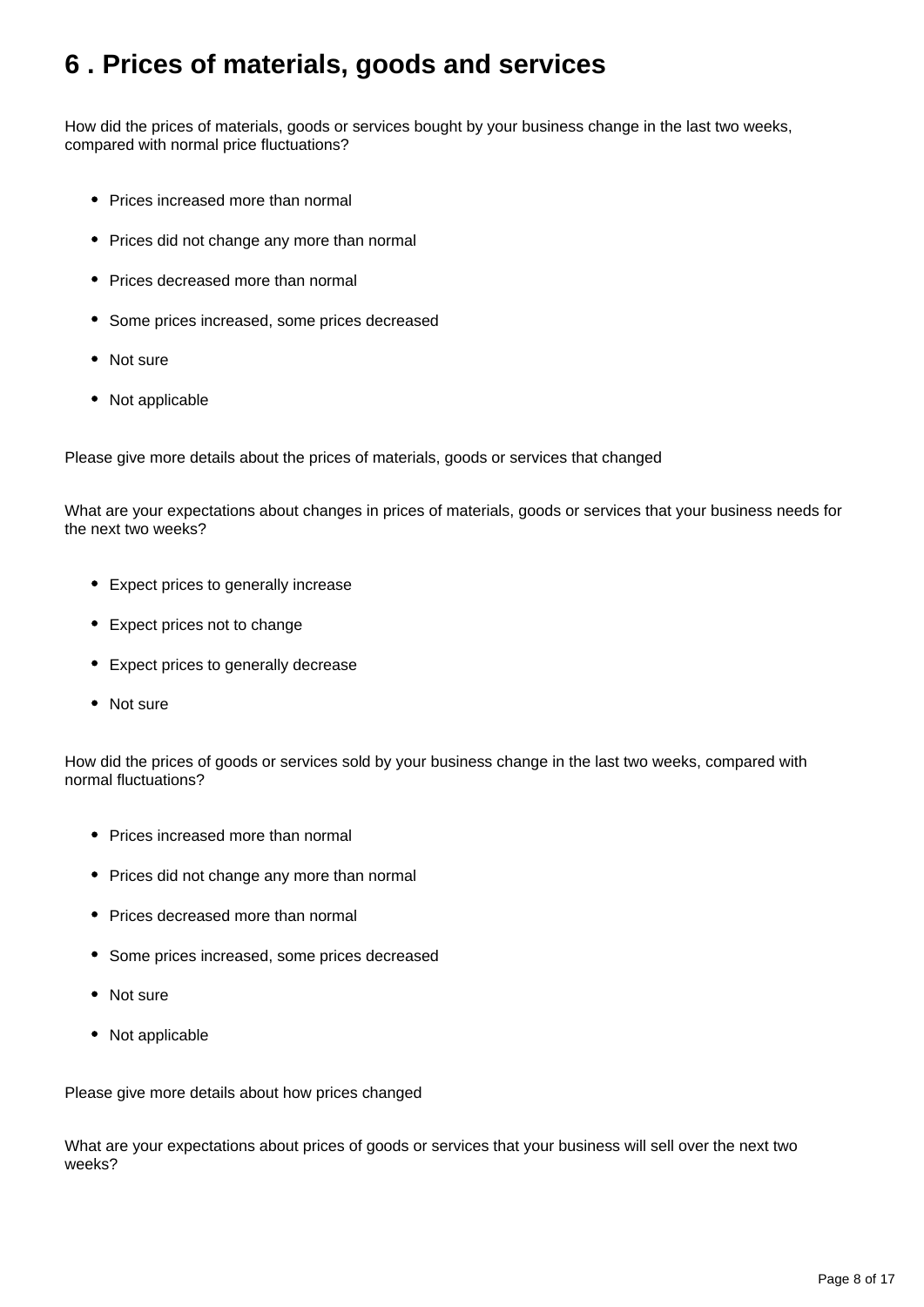- Prices will generally increase
- Prices will stay the same
- Prices will generally decrease
- Not sure

Has your business had an increase in demand for goods or services sold in the last two weeks?

- Yes
- No
- Not sure
- Not applicable

Which goods or services have had an increase in demand?

### <span id="page-8-0"></span>**7 . Stock and capital expenditure**

How has the coronavirus (COVID-19) pandemic affected your business's stock levels in the last two weeks?

- Stock levels are higher than normal
- Stock levels have not changed
- Stock levels are lower than normal
- Not sure
- Not applicable

Please explain in more detail how the coronavirus (COVID-19) pandemic has affected stock levels in the last two weeks

Is your business stockpiling any materials or goods?

- Yes
- $\bullet$  No
- Not sure

Which of the following materials or goods are you stockpiling?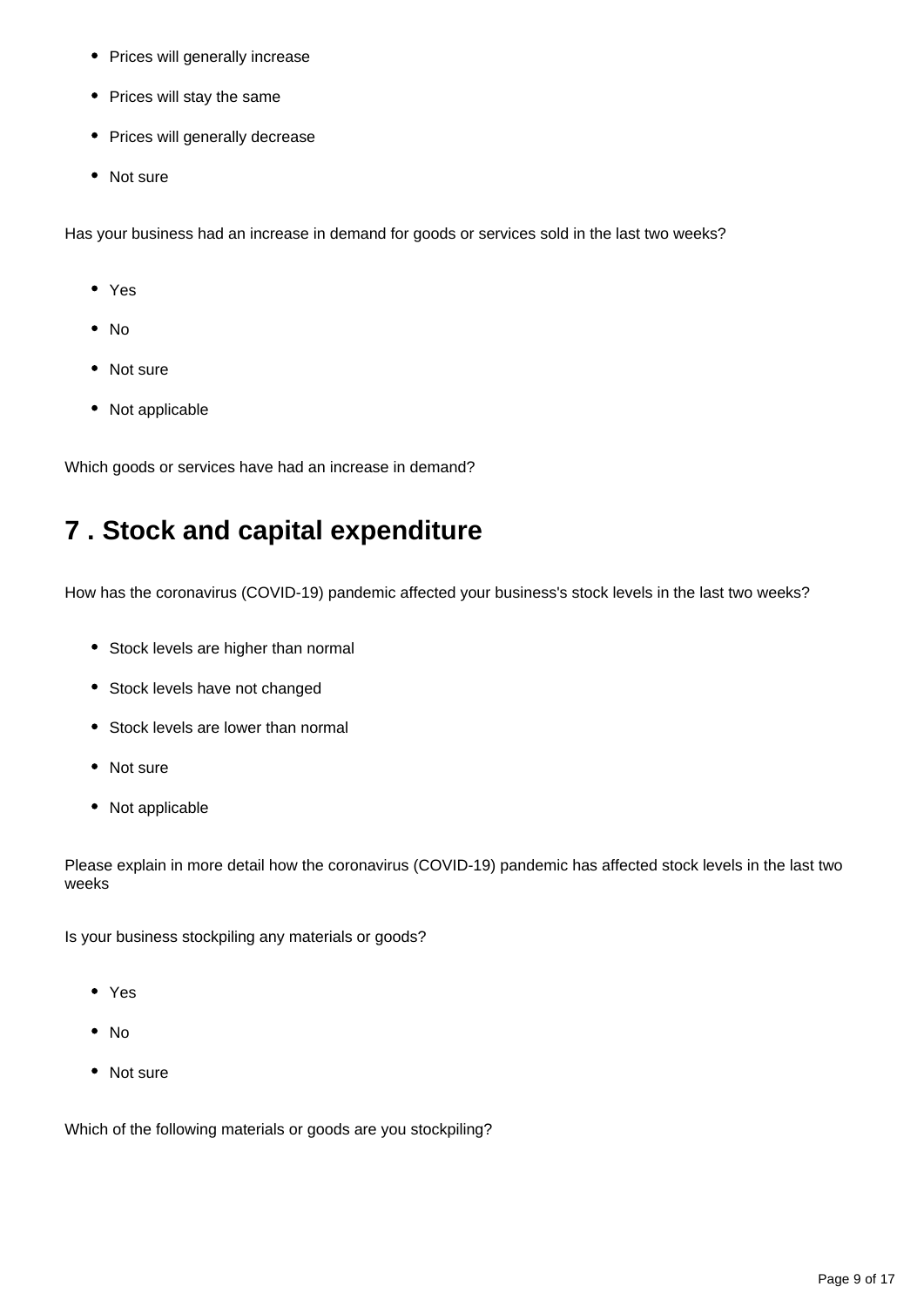- Agricultural products
- Chemicals
- Food
- Manufacturing parts
- Metals and materials
- Pharmaceuticals
- Other consumer goods
- Other
- Not sure

Where are the stockpiled materials or goods being stored?

- Within the UK
- Outside the UK: EU
- Outside the UK: non-EU

#### OR

• Not sure

Which storage solutions are you using for stockpiling these materials or goods?

- Building new storage
- Renting new storage
- Using more of our current storage
- Other

#### OR

• Not sure

How has the coronavirus (COVID-19) pandemic affected your business's capital expenditure?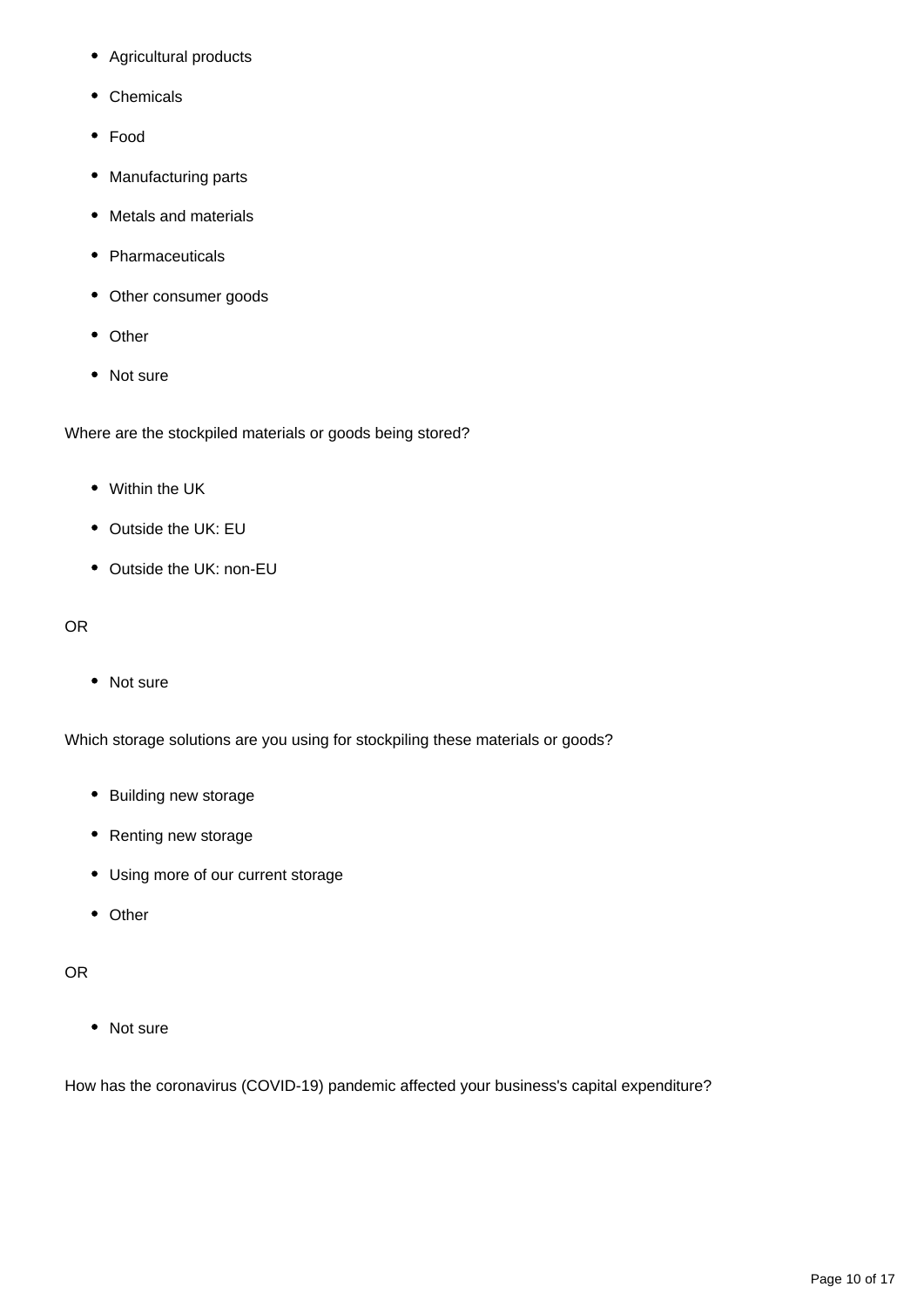- Capital expenditure is higher than normal
- Capital expenditure has not been affected
- Capital expenditure is lower than normal
- Capital expenditure has stopped
- Not sure
- Not applicable

Please explain in more detail how the coronavirus (COVID-19) pandemic has affected capital expenditure.

# <span id="page-10-0"></span>**8 . Access to financial support**

Has your business applied for any of the following grants?

- Local Restrictions Support Grant England
- Local Restrictions Support Scheme Northern Ireland
- Coronavirus (COVID-19) Restrictions Fund Scotland
- Lockdown Business Fund Wales
- Not sure

#### OR

• Not applied for any of these grants

Has your business received any of the following grants?

- Local Restrictions Support Grant England
- Local Restrictions Support Scheme Northern Ireland
- Business Closure Fund Scotland
- Lockdown Business Fund Wales
- Not sure

#### OR

• Not received any of these grants

Has your business received any of these other grants?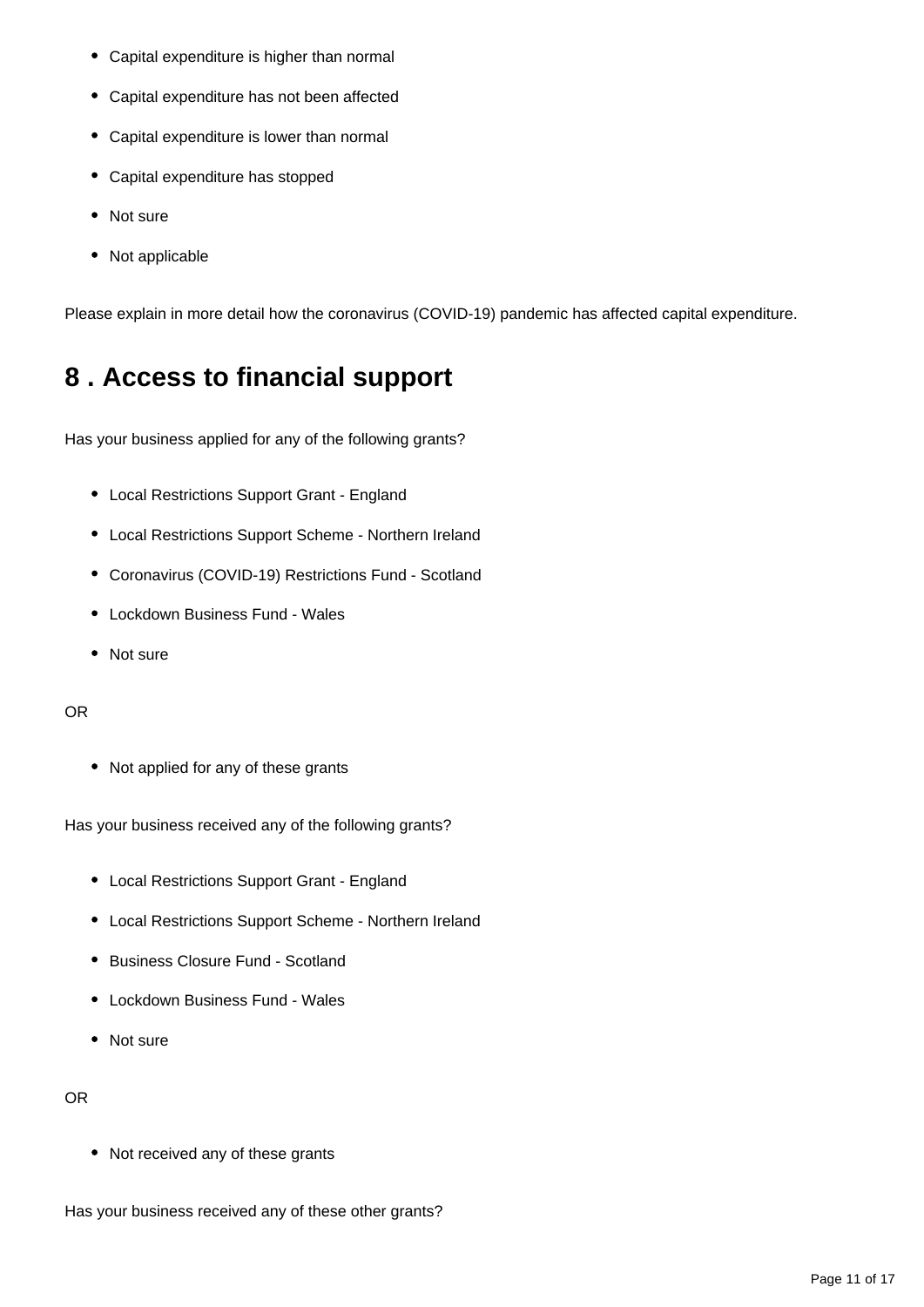- Small business grant
- Sector-specific grant
- Business Development Grant Wales
- Not sure

#### OR

• Not received any of these grants

Which governments in the UK provided the small business grant, or grants?

- Northern Ireland Executive
- Scottish Government
- UK Government England only
- Welsh Government

#### OR

• Not sure

Which governments in the UK provided the sector-specific grant, or grants?

- Northern Ireland Executive
- Scottish Government
- UK Government England only
- Welsh Government

#### OR

• Not sure

Has your business received any government-backed loans or finance agreements during the coronavirus (COVID-19) pandemic?

- Yes
- No
- Not sure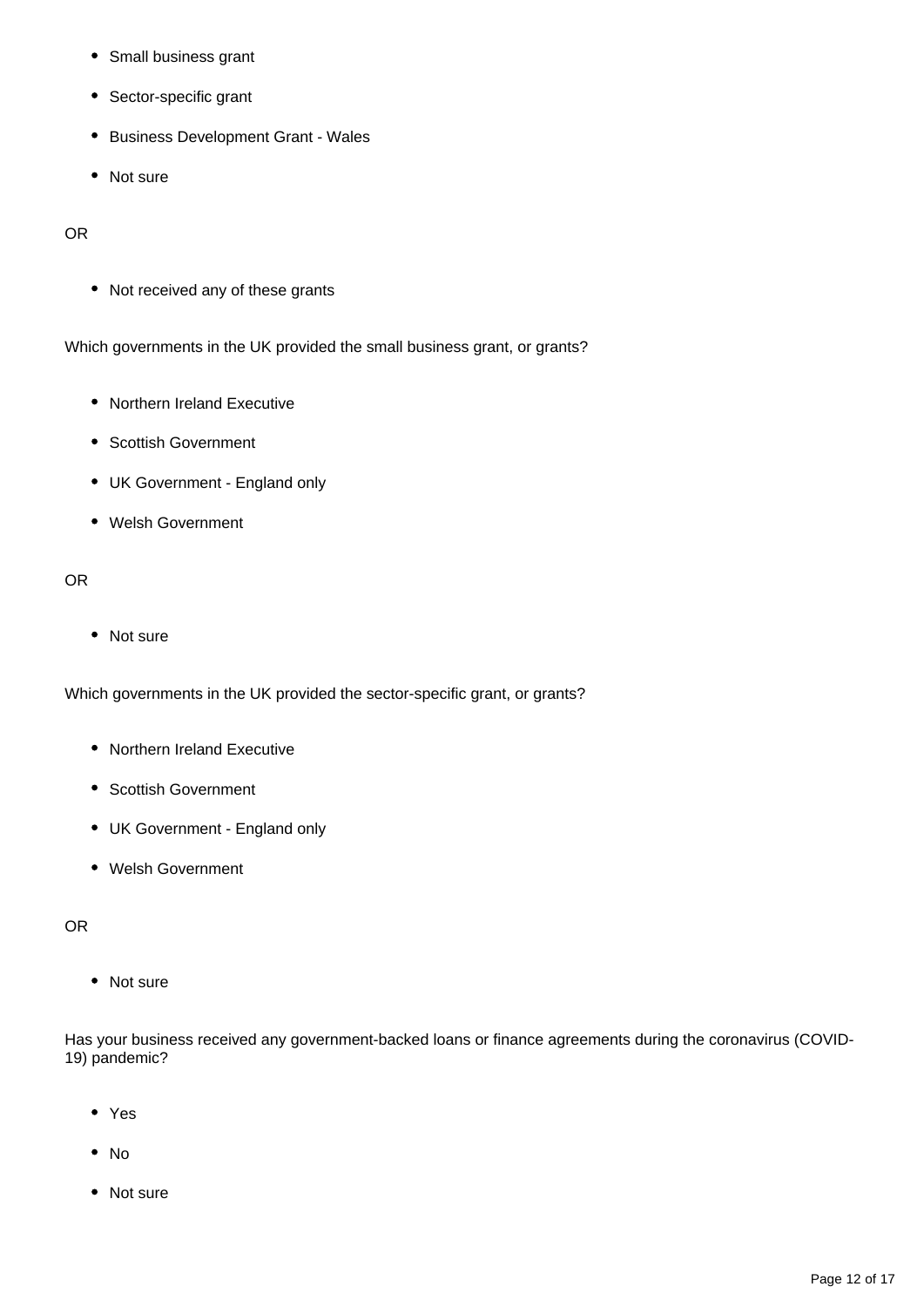Are you using, or intending to use, either of the following schemes?

- Kickstart Job Scheme for young people
- Job Retention Bonus
- Not sure

#### OR

Not using, or intending to use, either of these schemes

Why is your business not intending to apply for the Job Retention Bonus?

- Furloughed employees will be made redundant before the end of January 2021
- Furloughed employees are not eligible
- We have not furloughed any employees
- Other
- Not sure

How long do you think your business's cash reserves will last?

- No cash reserves
- Less than 1 month
- 1 to 3 months
- 4 to 6 months
- More than 6 months
- Not sure

How much confidence does your business have that it will survive the next three months?

- High confidence
- Moderate confidence
- Low confidence
- No confidence
- Not sure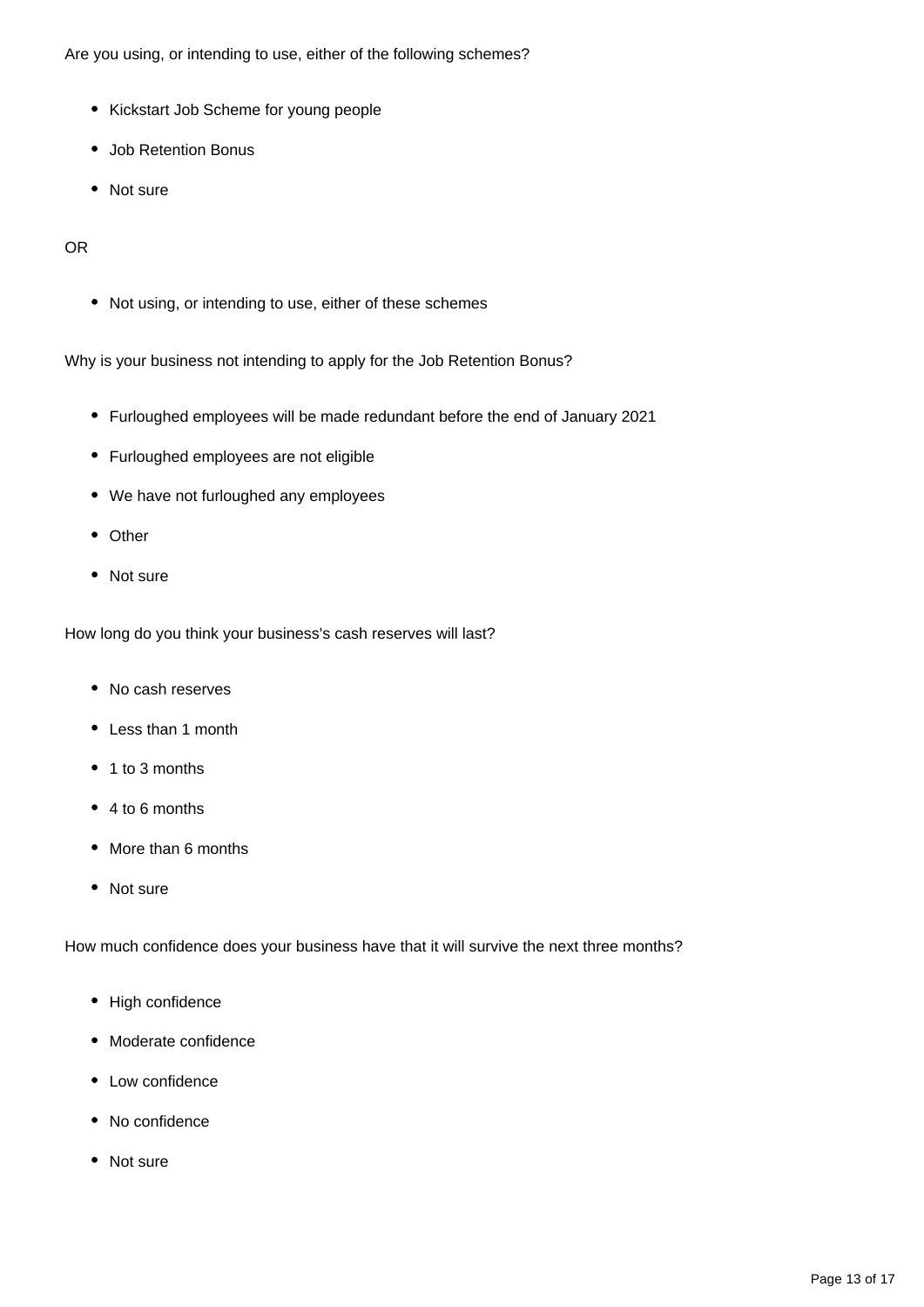# <span id="page-13-0"></span>**9 . Operational performance**

In the last two weeks, approximately what percentage of your business's workforce were:

- On partial or full furlough leave
- Working at their normal place of work
- Working from home instead of at their normal place of work
- On sick leave or not working due to coronavirus (COVID-19) symptoms, self-isolation or quarantine
- Made permanently redundant
- Other

Of those partially and fully furloughed, what percentage are fully furloughed?

- Approximate percentage of furloughed staff who are 'fully furloughed'
- Not sure

In the last two weeks, approximately what percentage of your workforce have:

- Returned from furlough to homeworking, either fully or partially
- Returned from furlough to the normal workplace, either fully or partially
- Moved from homeworking to the normal workplace
- Moved from the normal workplace to homeworking

In the next two weeks, approximately what percentage of your workforce will:

- Return from furlough to homeworking, either fully or partially
- Return from furlough to the normal workplace, either fully or partially
- Return to the workplace from homeworking

Approximately what percentage of your workforce do you expect to be made redundant over the next three months?

- Approximate percentage of redundancies in the next three months
- Not sure

When do you expect these redundancies to happen?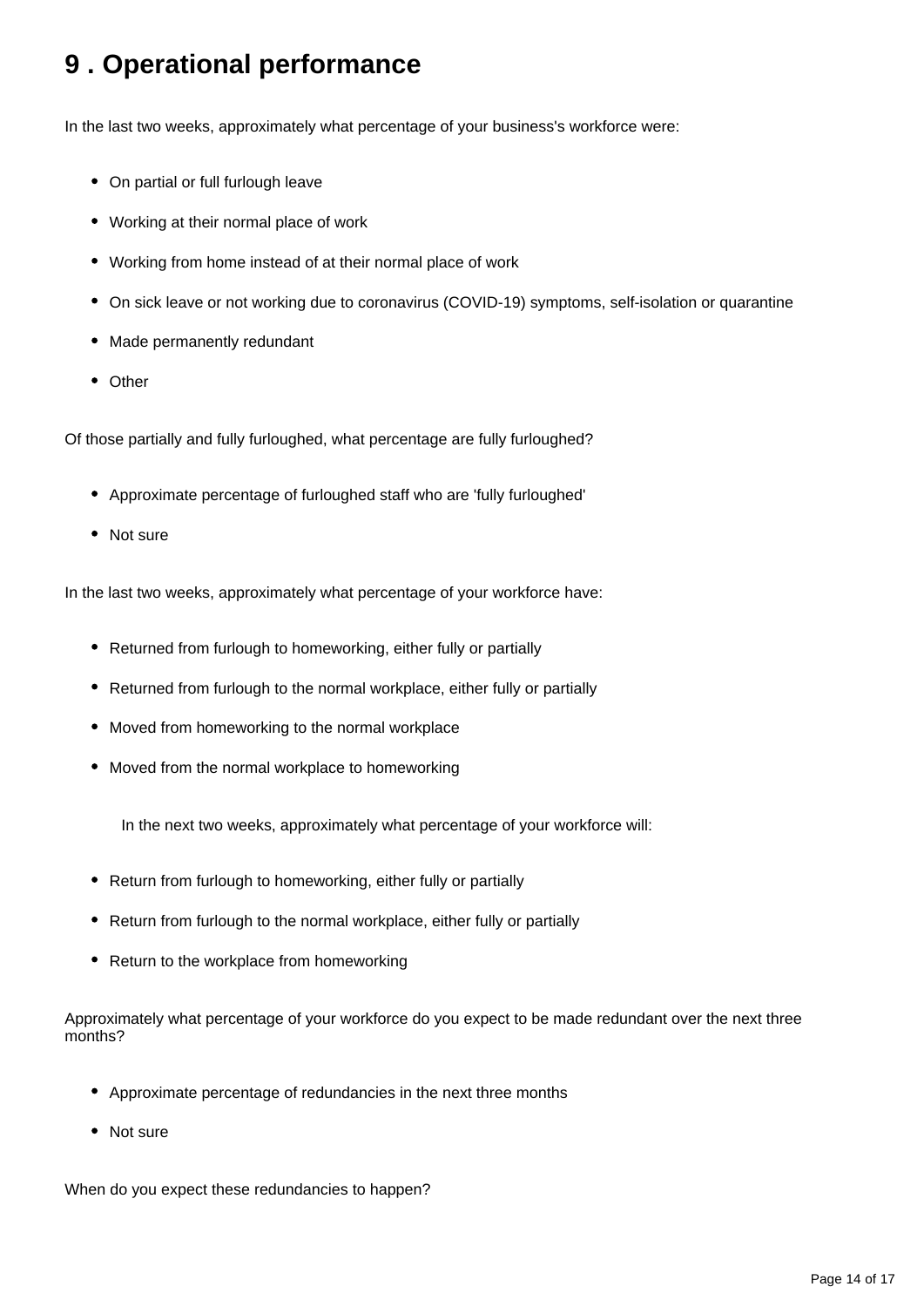- Within the next 2 weeks
- Between 2 weeks and 1 month
- Between 1 and 3 months

OR

• Not sure

Which, if any, of the following professions have you found it more difficult to retain staff, or recruit for, since the start of the coronavirus (COVID-19) pandemic?

- Science / Research
- Engineering
- Health
- Information Technology
- Legal / Financial
- Education
- Profession(s) relevant but no difference experienced
- These professions are not relevant for this business

#### OR

• Not sure

### <span id="page-14-0"></span>**10 . Change in operating hours**

Does your business operate in the hospitality sector?

- Yes
- $\bullet$  No
- Not sure

What change in operating hours has your business implemented due to local or national lockdown regulations?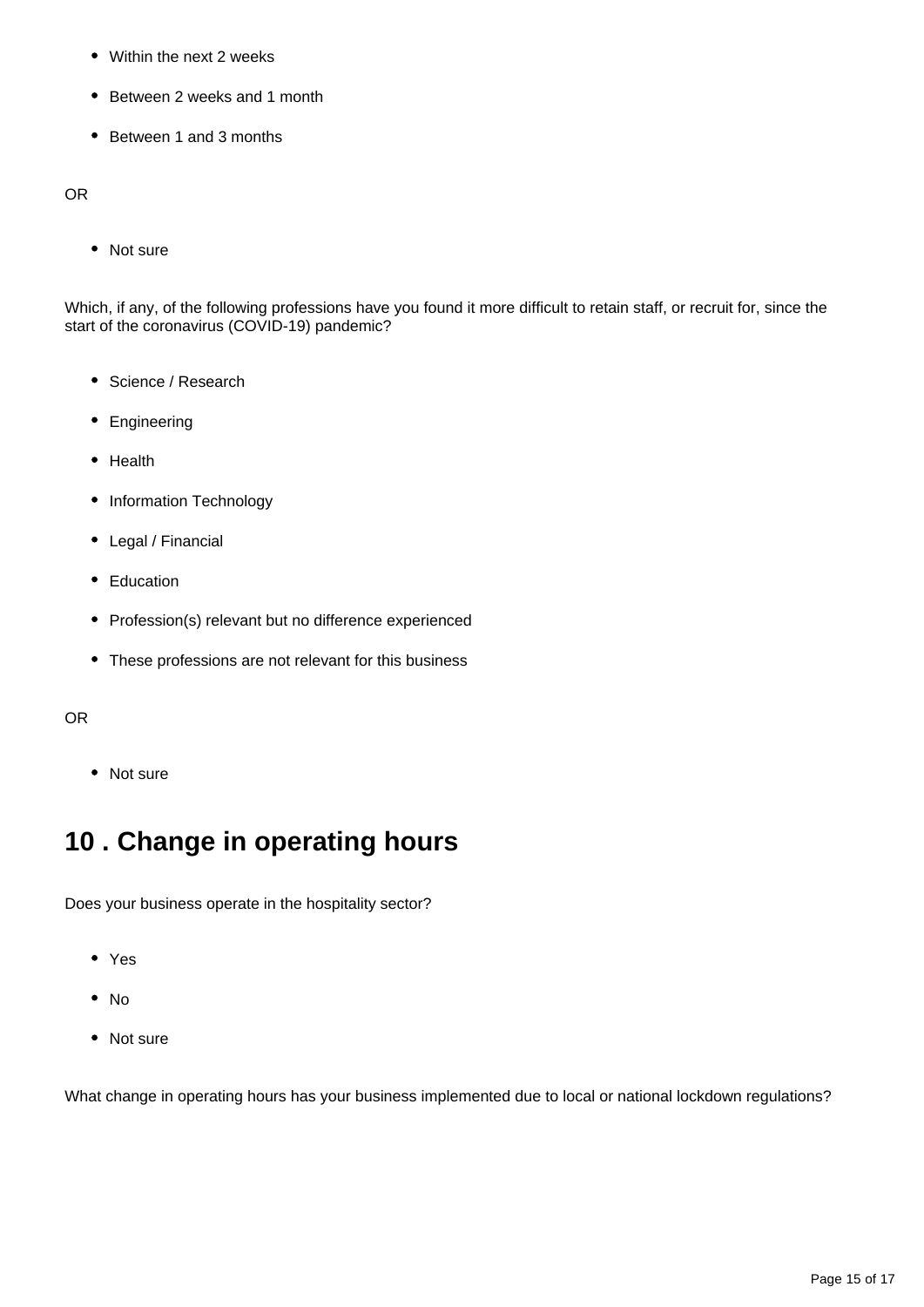- 10pm curfew
- 6pm stoppage on indoor alcohol sales Scotland
- 6pm closure Scotland
- Full closure
- Not sure

#### OR

• Not made any change to operating hours

Overall, how has this change in operating hours affected trade?

- Substantially increased
- Increased a little
- Stayed the same
- Decreased a little
- Substantially decreased
- Not sure

Overall, how has the change in operating hours affected footfall?

- Footfall has increased
- Footfall has stayed the same, but shifted to adapt to the changed hours
- No change in footfall
- Footfall has decreased
- Not sure
- Not applicable

# <span id="page-15-0"></span>**11 . Workforce Characteristics**

Since the start of the coronavirus (COVID-19) pandemic, how has the number of workers from within the European Union (EU) at your business changed?